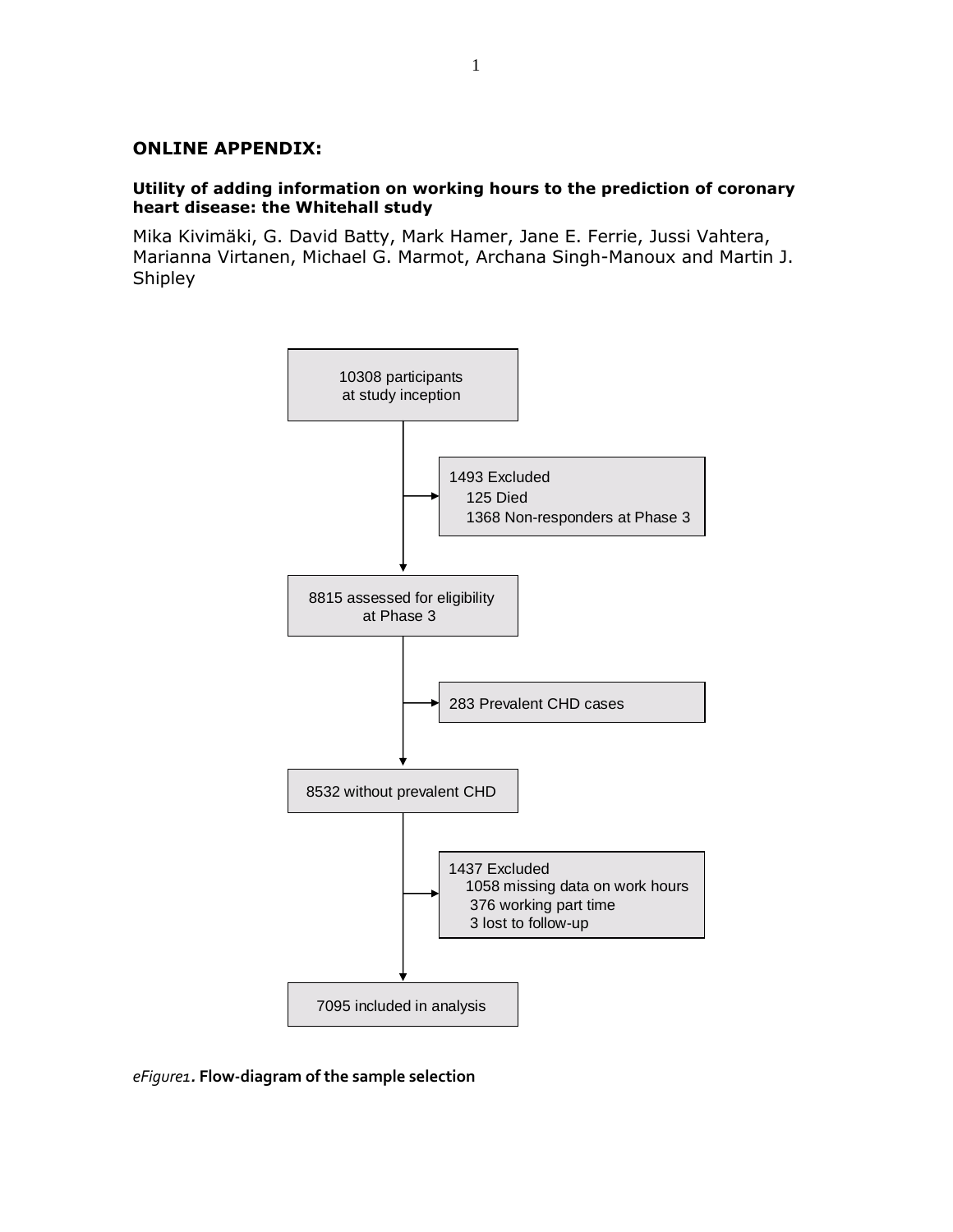*eTable1.* **Comparison between included and excluded participants free of prevalent coronary heart disease at study baseline.**

|                                              | <b>Included</b> |              | <b>Excluded</b> |              |                    |
|----------------------------------------------|-----------------|--------------|-----------------|--------------|--------------------|
| Characteristic*                              | N               | $M + SD/$ %  | N               | $M + SD/$ %  | P-value            |
| Age, y<br>Sex, %                             | 7095            | $48.8 + 5.7$ | 1437            | $53.6 + 6.3$ | < 0.001<br>< 0.001 |
| Male                                         | 4986            | 70.3         | 864             | 60.1         |                    |
| Female                                       | 2109            | 29.7         | 573             | 39.9         |                    |
| Ethnic group, %                              |                 |              |                 |              | < 0.001            |
| White                                        | 6465            | 91.1         | 1253            | 87.2         |                    |
| Non-white                                    | 630             | 8.9          | 184             | 12.8         |                    |
| Incident coronary heart disease at follow-up |                 |              |                 |              | 0.177              |
| None                                         | 6903            | 97.3         | 1384*           | 96.5         |                    |
| Non-fatal myocardial infarction              | 163             | 2.3          | 40              | 2.8          |                    |
| Coronary death                               | 29              | 0.4          | 10              | 0.7          |                    |

\* 3 Participants excluded because of loss to follow-up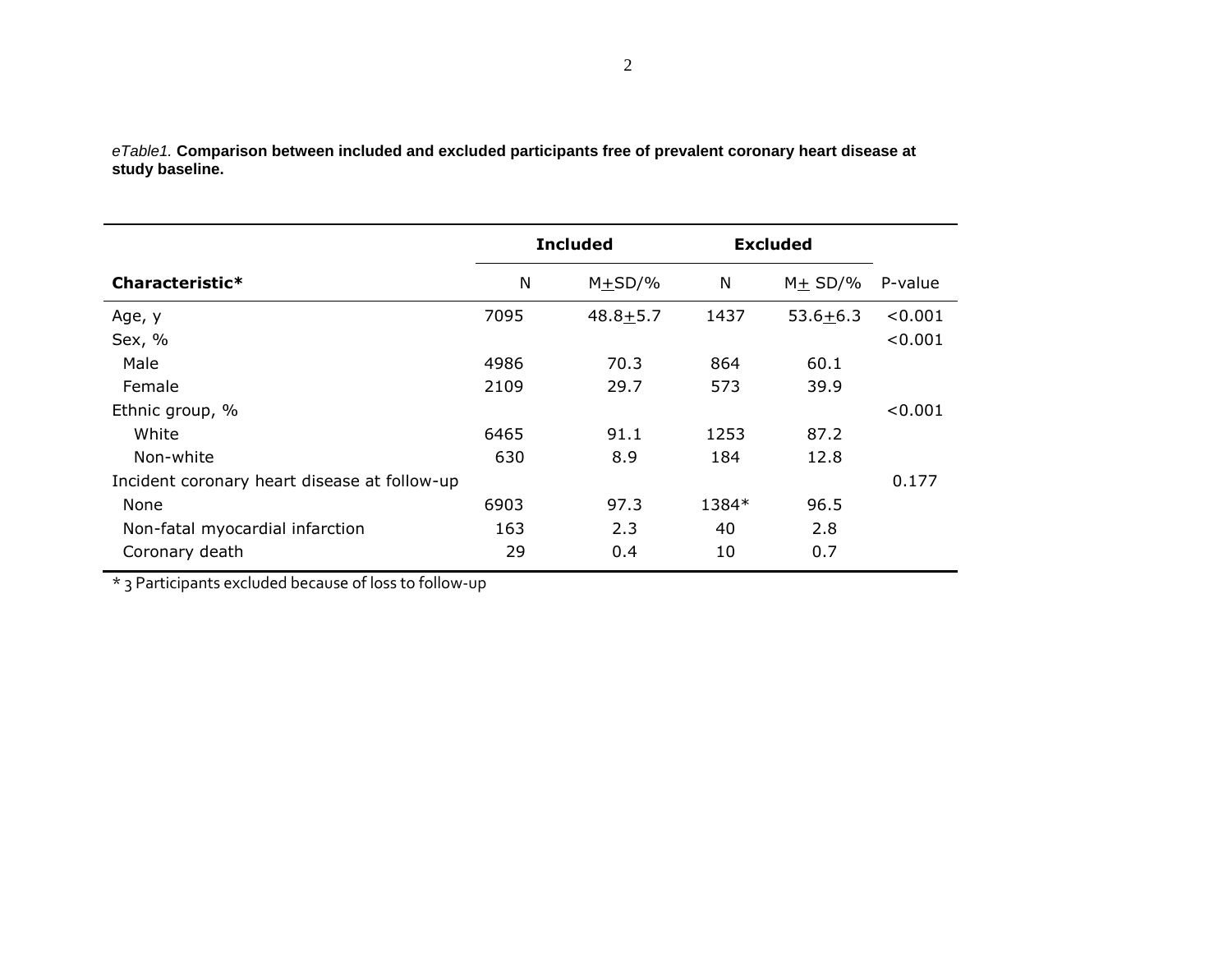| 10-year predicted<br>risk category, % | Person-<br><b>vears</b> | N of<br>participants | N of<br>events | Rate* | Rate ratio            |
|---------------------------------------|-------------------------|----------------------|----------------|-------|-----------------------|
| Framingham alone                      |                         |                      |                |       |                       |
| < 5.0                                 | 74,695.9                | 6554                 | 150            | 2.0   | 1.00                  |
| $5.0 - 9.9$                           | 4,696.5                 | 436                  | 34             | 7.2   | $3.61$ (2.48 to 5.23) |
| $\geq 10.0$                           | 1,018.6                 | 105                  | 8              | 7.9   | 3.91 (1.92 to 7.96)   |
| Framingham and<br>working hours       |                         |                      |                |       |                       |
| < 5.0                                 | 74,125.7                | 6498                 | 143            | 1.9   | 1.00                  |
| $5.0 - 9.9$                           | 5,228.0                 | 489                  | 38             | 7.3   | $3.77$ (2.63 to 5.39) |
| $\geq 10.0$                           | 1,057.1                 | 108                  | 11             | 10.4  | 5.39 (2.92 to 9.96)   |
|                                       |                         |                      |                |       |                       |

*eTable2.* **Crude coronary heart disease event rates by categories of 10-year predicted risk calculated using the Framingham risk score alone and in combination with information on long working hours.**

\*Rate per 1,000 person years